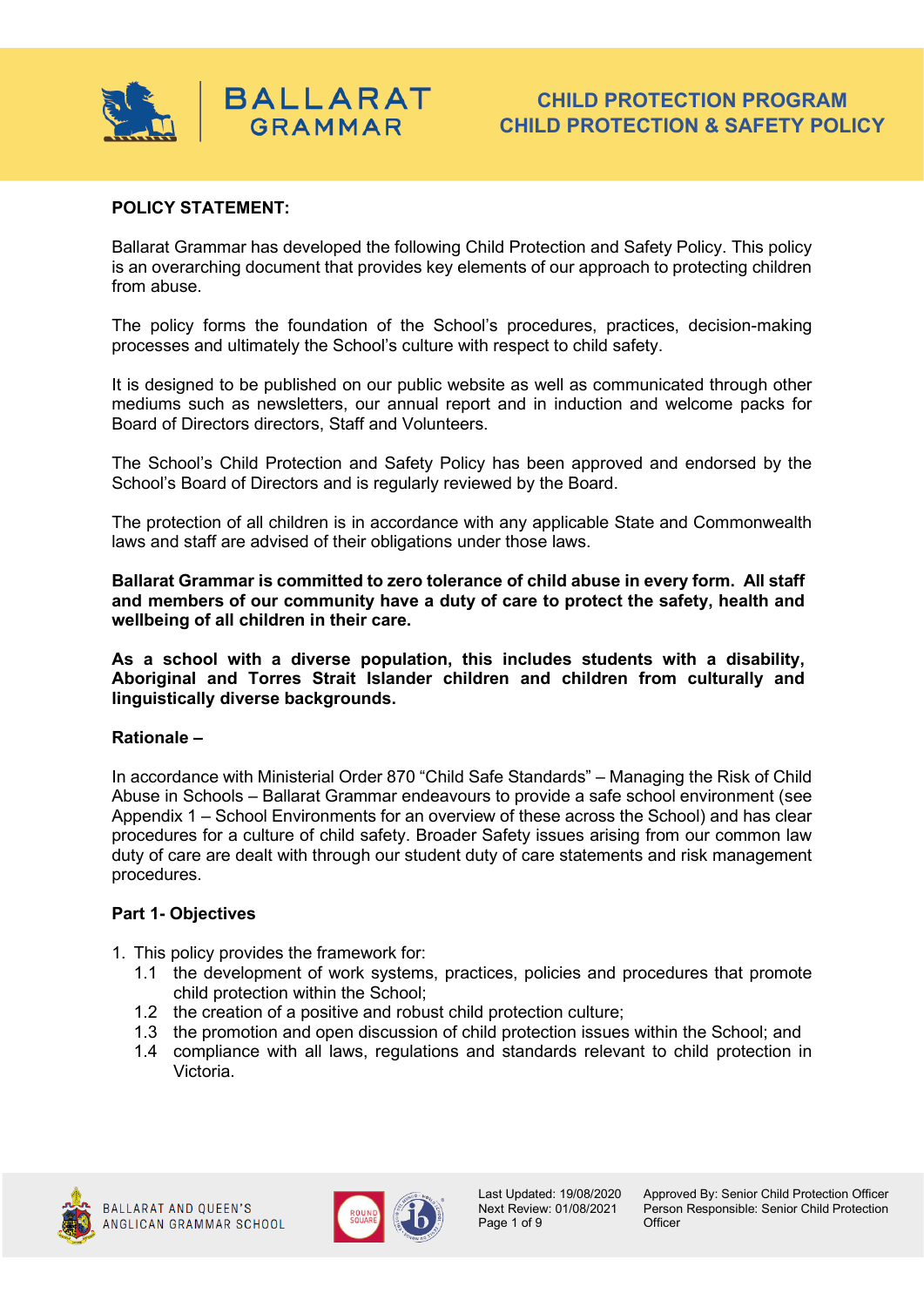

## **Part 2- Statement of Commitment to Child Safety**

- 1. Child abuse includes sexual offences, grooming, physical violence, serious emotional or psychological harm, serious neglect and a child's exposure to family violence. Ballarat Grammar is committed to the protection of all children from all forms of child abuse and demonstrates this commitment through the implementation of a comprehensive Child Protection Program designed to keep children safe.
- 2. At Ballarat Grammar we have a zero tolerance for child abuse and are committed to acting in children's best interests and keeping them safe from harm. The School regards its child protection responsibilities with the utmost importance and as such, is committed to providing the necessary resources to ensure compliance with all relevant child protection laws and regulations and maintain a child safe culture.
- 3. Ballarat Grammar's child protection action is made up of work systems, practices, policies and procedures designed to maintain a child-safe environment and to embed an organisational culture of child safety within the whole school community.

### **Part 3- Child Safe Values and Principles**

- 1. Every child at Ballarat Grammar has the right to be safe and the welfare and best interests of the child are to be of utmost importance. We continue to achieve this by:
	- 1.1 respecting the views of each child and their privacy;
	- 1.2 outlining clear expectations for appropriate behaviour with children, in our Child Safety Code of Conduct and Staff and Student Professional Boundaries Policy;
	- 1.3 providing and creating a school culture that supports the safety for each child within our care;
	- 1.4 promoting child safety awareness for all members of our community along with open discussions about child protection issues;
	- 1.5 ensuring Children from culturally or linguistically diverse backgrounds have access to special care and support including those who identify as Aboriginal or Torres Strait Islander;
	- 1.6 ensuring Children wo have any kind of disability have access to special care and support;
	- 1.7 ensuring that all members of the School Community understand that Child safety and protection is everyone's responsibility;
	- 1.8 ensuring appropriate procedures are in place to screen all staff, Direct Contact Volunteers\*\*, Third Party Contractors and External Education Providers who come into contact with our students. (Refer to our Child Safe recruitment practices in Part 6- Staff Selection below);
	- 1.9 ensuring mandatory training for all members of the Board of Directors, Ballarat Grammar staff, BGS Educational Services, and members of the Foundation;
	- 1.10 clear and easily accessible procedures for responding to alleged or suspected incidents of child abuse; and
	- 1.11 complying with all laws, regulations and standards relevant to child protection in Victoria.

*\*\* Direct Contact Volunteers are those volunteers who are involved in providing support, guidance and supervision directly to students and could potentially have direct contact with students during the normal course of providing the volunteer service.*



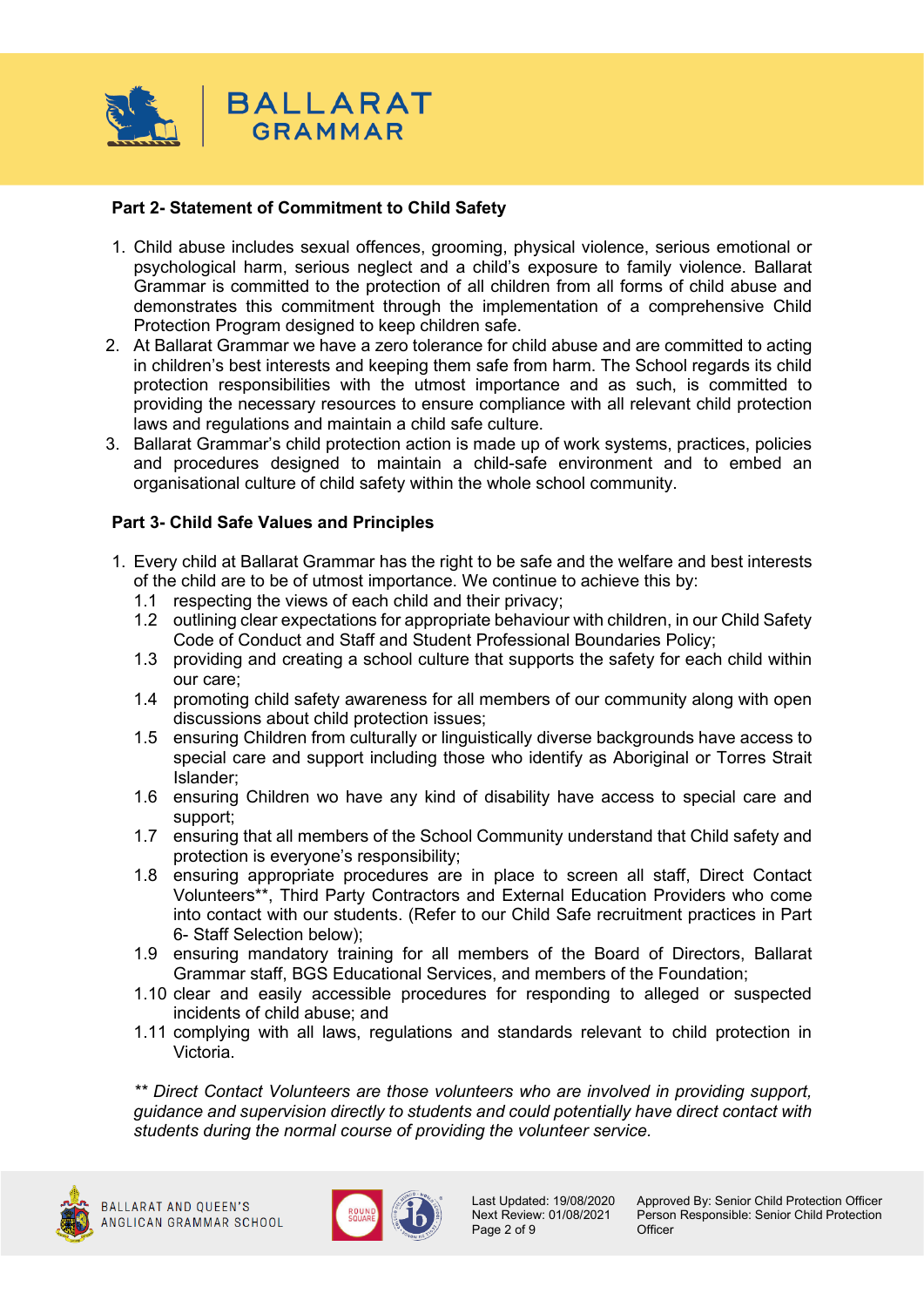

*The Working with Children Act 2005 (Vic) defines 'direct contact' as any contact between a person and a child (aged under 18) that involves:*

- *physical contact; or*
- *face to face contact; or*
- *contact by post or other written communication; or*
- *contact by telephone or other oral communication; or*
- *contact by email or other electronic communication.*

*Examples of Direct Contact Volunteer activities may include volunteers involved in School camps and excursions, coaching sporting teams or assisting in learning activities.*

### **Part 4- Child Protection Program**

- 1. Ballarat Grammar is committed to the effective implementation of our Child Protection Program and ensuring that it is appropriately reviewed and updated. We adopt a risk management approach by identifying key risk indicators and assessing child safety risks based on a range of factors including the nature of the School's activities, physical and online environments and the characteristics of the student body.
- 2. Our Child Protection Program relates to all aspects of protecting children from abuse and establishes work systems, practices, policies and procedures to protect children from abuse.
- 3. Creation and maintenance of Ballarat Grammar's child-safe environment and culture occurs through:
	- 3.1 Clear information to all stakeholders as to what constitutes child abuse and associated key risk indicators;
	- 3.2 Education and support for responding to and reporting allegations of child abuse;
	- 3.3 Strategies to support, encourage and enable staff, Volunteers, Third Party Contractors, External Education Providers, parents and students to understand, identify, discuss and report child protection matters;
	- 3.4 Recruiting procedures that ensure robust screening of all those engaged in work at Ballarat Grammar;
	- 3.5 Procedures for reporting reportable conduct and/or misconduct;
	- 3.6 Embedded education in our curriculum and wellbeing pastoral care program designed to empower students and keep them safe;
	- 3.7 Policies with respect to cultural diversity and students with disabilities;
	- 3.8 Continuous professional development for all embedding the understanding that child safety is the responsibility of every member of staff at Ballarat Grammar;
	- 3.9 Information regarding the steps to take after a disclosure of abuse to protect, support and assist children;
	- 3.10 Guidelines with respect to record keeping and confidentiality;
	- 3.11 Policies to ensure compliance with all relevant laws, regulations and standards (including the Victorian Child Safe Standards); and
	- 3.12 A system for continuous review and improvement.
	- 3.13 All staff are to wear name tags and all visitors to the School must sign in at reception.
	- 3.14 Where appropriate gates will be locked during the day by using a keypad operation.
	- 3.15 Areas where line of sight is obscured will be evaluated for risk factors.



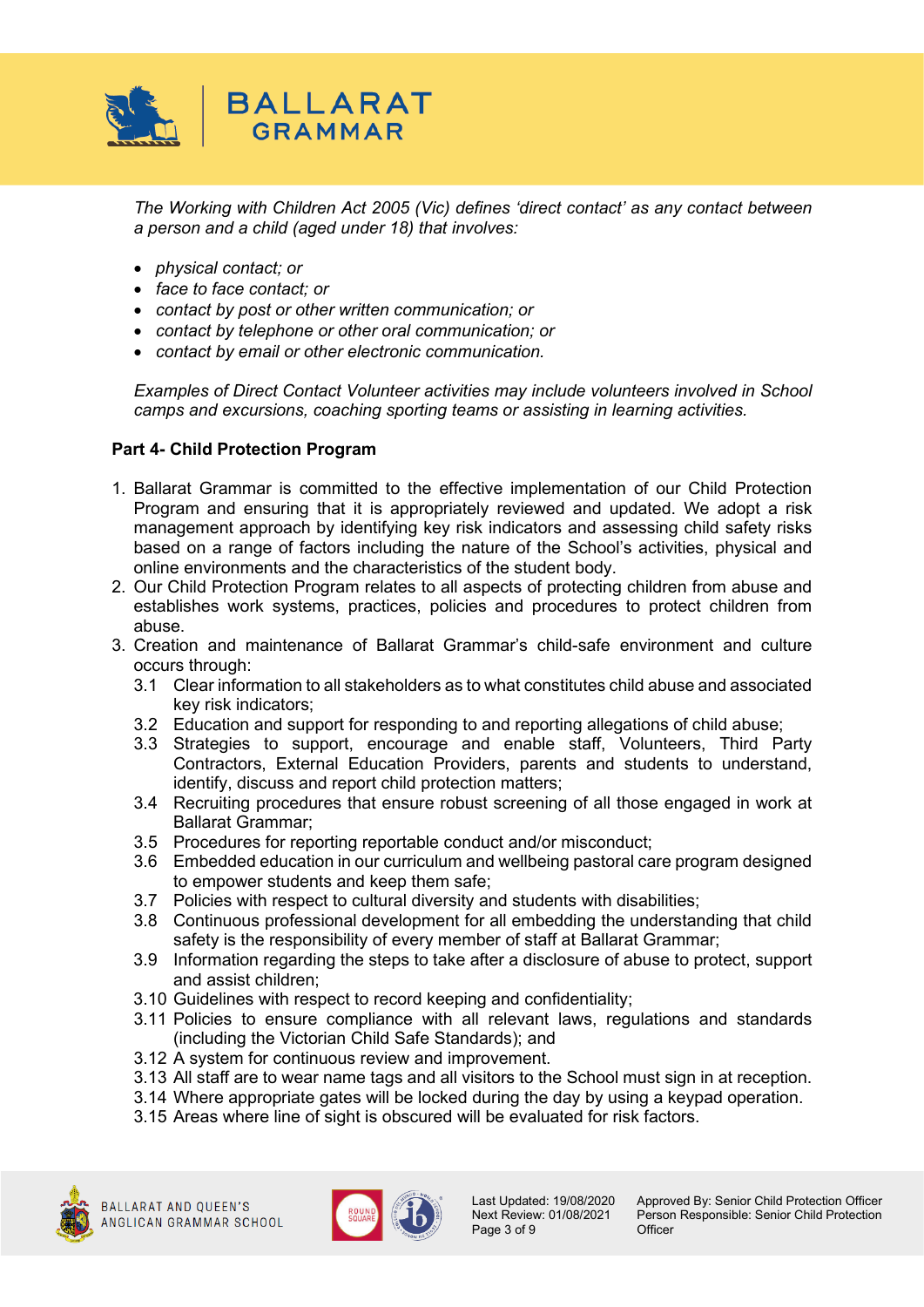

- 3.16 Staff should always place themselves in an appropriate location, so they are not in isolation with a child.
- 3.17 Continued due diligence will be managed through the School's Risk Management Matrix.
- 3.18 Close monitoring of student attendance is required in all areas of the School
- 4. The School environment encompasses continual monitoring of the School environments through the Risk Management Committee occurs on a regular basis and a risk analysis and management plan must be conducted for all off campus activities.
- 5. The School's Child Safety Code of Conduct outlines acceptable and unacceptable behaviour when dealing with students and young people in our care. Regular reminders and updates will be provided to all members of our community using the School's various communication resources. This will allow for the monitoring and adherence to the policy or statements appropriate.
- 6. As a part of Ballarat Grammar's induction process, all staff and Direct Contact Volunteers are required to complete a selection of training modules on the content of our Child Protection Program.
- 7. All staff, Direct Contact Volunteers and Board of Directors directors are provided with additional, ongoing child protection training at least annually.
- 8. Staff, Volunteers, Third Party Contractors and External Education Providers are supported and supervised by the School's Child Protection Officers to ensure that they are compliant with the School's approach to child protection.

# **Part 5- Responsibilities**

- 1. Society as a whole shares responsibility for promoting the safety and protection of children from abuse. In the School context, all members of the School community have their role to play – teachers, staff, parents/carers, volunteers and students. That said, the School's senior staff team are committed to 'leading from the front' and engaging in a preventative, proactive and participatory approach to child protection issues.
- 2. Students are encouraged to take an active role in developing and maintaining a child safe environment at the School and are provided with opportunities to contribute and give feedback in the development of the School's policies and practices. Students are also made aware of the avenues available to them to report or disclose abuse or concerns for their safety or the safety of others.
- 3. At Ballarat Grammar all directors of the Board of Directors and staff, as well as Volunteers, have a shared responsibility for contributing to the safety and protection of children. Specific responsibilities include:
	- 3.1 **Board of Directors-** Each director of the Board of Directors is required to ensure that appropriate resources are made available to allow the School's Child Protection and Safety Policy and the Child Protection Program to be effectively implemented within the School and are responsible for holding the Headmaster and senior staff team accountable for effective implementation.
	- 3.2 **The Headmaster-** The Headmaster is responsible, and will be accountable for, taking all practical measures to ensure that this Child Protection and Safety Policy and the School's Child Protection Program are implemented effectively and that a strong and sustainable child protection culture is maintained within the School.
	- 3.3 **The School's Child Protection Officers-** A number of senior staff members are nominated as the School's Child Protection Officers. Our Child Protection Officers receive additional specialised training with respect to child protection issues. They





Page 4 of 9

Last Updated: 19/08/2020 Approved By: Senior Child Protection Officer<br>Next Review: 01/08/2021 Person Responsible: Senior Child Protection Person Responsible: Senior Child Protection<br>Officer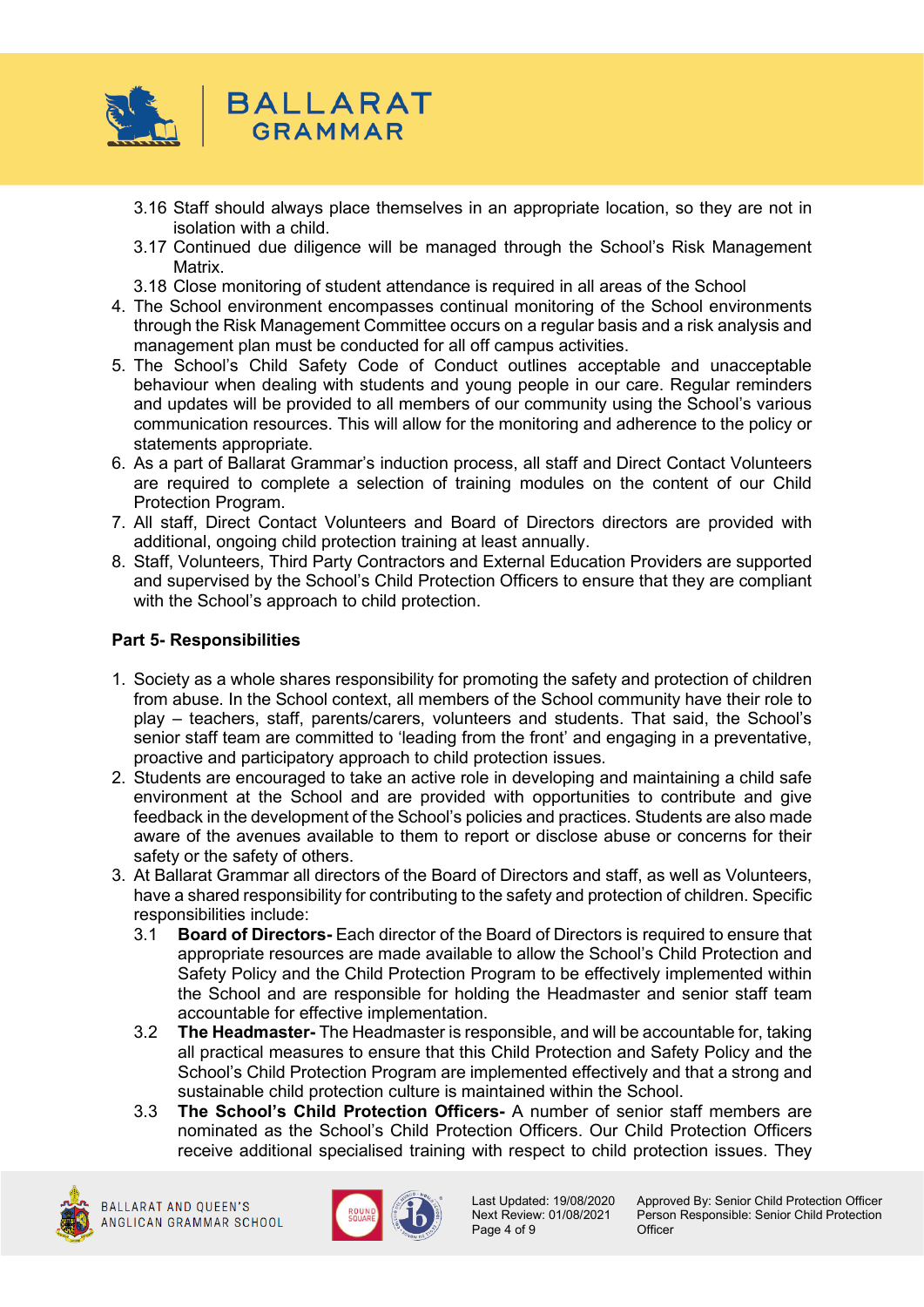

are the first point of contact for raising child protection concerns within the School. They are also responsible for championing child protection within the School and assisting in coordinating responses to child protection incidents.

- 3.4 **Staff Members-** All staff are required to be familiar with the content of our Child Protection and Safety Policy and our Child Protection Program and their legal obligations with respect to the reporting of child abuse. It is each individual's responsibility to be aware of the key risk indicators of child abuse, to be observant, and to raise any concerns they may have relating to child abuse with one of the School's Child Protection Officers.
- 3.5 **Direct Contact Volunteers-** All Direct Contact Volunteers, as defined in this policy, are required to be familiar with the content of our Child Protection and Safety Policy, our Child Protection Program and their legal obligations with respect to the reporting of child abuse. It is each individual's responsibility to be aware of key risk indicators of child abuse, to be observant, and to raise any concerns they may have relating to child abuse with one of the School's Child Protection Officers.
- 3.6 **Indirect Contact Volunteers-** Indirect Contact Volunteers (or Indirect Volunteers) are those Volunteers who are involved in provide support and services whilst not directly assisting a specific group of students. Examples of Indirect Contract Volunteer activities may include assisting with School administrative functions.
- 3.7 **Third Party Contractors-** All Third-Party Contractors (service providers) engaged by the School are responsible for contributing to the safety and protection of children in the School environment. Third Party contractors include, for example, maintenance and building personnel, consultants, casual teachers, tutors, sports coaches and school cleaners. This also includes music teachers and other extra-curricular teachers and instructors who are engaged by students and their families directly, rather than the School, but have an agreement with the School to use the School's facilities.
- 3.8 **Direct Contact Contractors-** Direct Contact Contractors are:
	- those who have direct contact\*\* with students during the normal course of their work;
	- those who may be in a position to establish a relationship of trust with a student notwithstanding that unsupervised access to students would be rare (for example full-time maintenance personnel); and
	- any contractors whom a school is legally required to screen.

*\*\* The Working with Children Act 2005 (Vic) defines 'direct contact' as any contact between a person and a child (aged under 18) that involves:*

- *physical contact; or*
- *face to face contact; or*
- *contact by post or other written communication; or*
- *contact by telephone or other oral communication; or*
- *contact by email or other electronic communication.*

*Examples of Direct Contact Volunteer activities may include volunteers involved in School camps and excursions, coaching sporting teams or assisting in learning activities.*



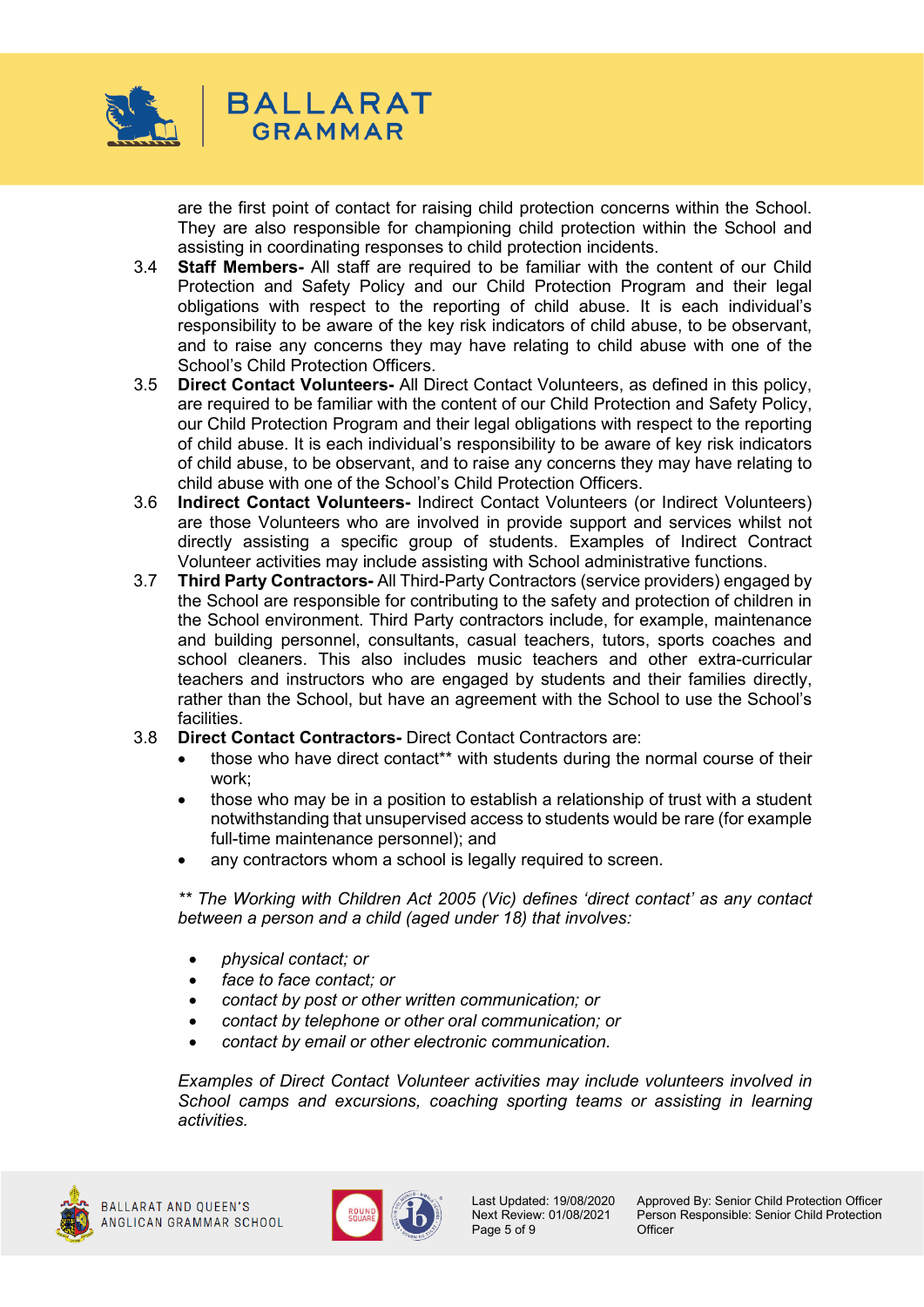

- 3.9 **Indirect Contact Contractors-** Indirect Contact Contractors are those contractors who do not meet the definition of 'Direct Contact Contractor'. All service providers engaged by the School are required by the School to be familiar with our child Protection and Safety Policy and our Child Protection Program. The School may include this requirement in the written agreement between it and the service provider.
- 3.10 **External Education Providers-** An External Education Provider is any organisation that the School has arranged to deliver a specified course of study that is part of the curriculum, to a student or students enrolled at the School. The delivery of such a course may take place on School premises or elsewhere. All External Education Providers engaged by the School are responsible for contributing to the safety and protection of children in the School environment. All External Education Providers engaged by the School are required by the School to be familiar with our Child Protection and Safety Policy and our Child Protection Program. Ballarat Grammar may include this requirement in the written agreement between it and the External Education Provider.

## **Part 6- Staff Selection**

- 1. Ballarat Grammar endeavours to ensure that the selection process for recruitment of new staff and volunteers is rigorous in regard to an applicant's suitability to undertake childconnected work. This procedure outlines the steps involved in the recruitment process that ensure natural justice for all applicants seeking employment or voluntary work at the **School**
- 2. Procedures
	- 2.1. **Position Descriptions-** As each employment vacancy arises, the position description undergoes a review and includes the statement emphasising zero tolerance (in bold on page one of this document). Details of essential or relevant qualifications, experience and attributes in relation to child safety will also be included. Position descriptions will be available to all applicants, both electronically via the website and in hard copy by request.
	- 2.2. **Shortlisting of Applicants-** Shortlisted applicants will be asked to confirm that they have read and understood the position description in the first instance and that they understand the child safety practices and code of conduct of the School. Background searches will be conducted using, for example, Google, Facebook and LinkedIn. Applicants will be asked to provide the contact details of at least two referees, a current or most recent employer and a direct supervisor/manager.
	- 2.3. **Interview Process-** Interviewees will be advised that the selection process will involve a rigorous background check. Proof of current Victorian Institution of Teaching (VIT) registration or a current Working with Children Check (WWCC) will be required, as well as proof of qualifications, including original transcripts, and registrations, as appropriate. The interview panel will emphasise that all staff are required to have the duty of care to protect the safety, health and wellbeing of all children in their care at all times. Any apparent gaps in the employment history of an interviewee will be thoroughly investigated.
	- 2.4. **Reference Checks-** Reference checks will include:
		- 2.4.1. Confirmation that previous employment details provided by the interviewee are accurate;
		- 2.4.2. Questions regarding any direct supervision of children by the interviewee in their current or previous employment;





Page 6 of 9

Last Updated: 19/08/2020 Approved By: Senior Child Protection Officer<br>Next Review: 01/08/2021 Person Responsible: Senior Child Protection Person Responsible: Senior Child Protection<br>Officer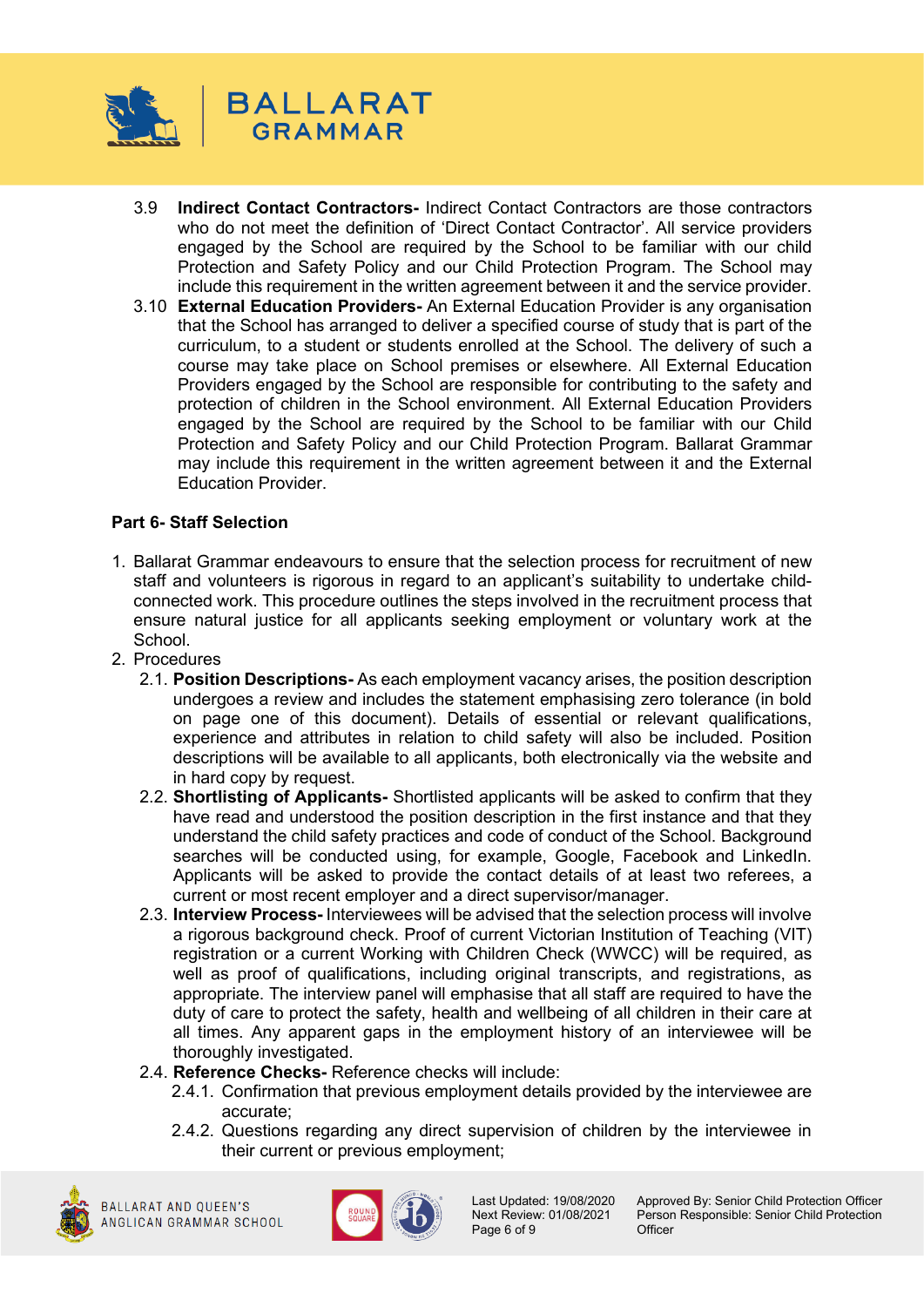

- 2.4.3. Asking the referee if they would employ the interviewee again; and
- 2.4.4. Shortlisted applicants are required to submit two forms of personal identification, and the HR Co-ordinator will ensure that names and addresses are the same as those provided by the applicant
- 2.5. **Interviews-** The interview process is a very important step in selecting the right person for Ballarat Grammar and in identifying any people who may pose a risk to students in our care.
	- 2.5.1. The interview process should include sufficient time to plan and prepare for the interview, forming the panel with the right mix of staff experience and skills to carry out the interview, ensuring that all panel members are clear on what the position requires. An open-ended style of behavioural-based questioning should enable the interviewers to assess the applicant's values, attitudes and understanding of professional boundaries and accountability. Some useful questions may include:
		- 2.5.1.1. 'Tell us about why you want to work with children?'
		- 2.5.1.2. 'Describe a time when you had to manage a child whose behaviour you found challenging?'
		- 2.5.1.3. 'Tell us about a time when you had to comfort a distressed child?'
	- 2.5.2. Staff are encouraged to take notice of their own thoughts and feelings when interacting with the applicant. Ask for more information if the applicant does not provide sufficient information in his or her responses.
	- 2.5.3. Did you notice any warning signs such as:
		- 2.5.3.1. Unexplained lengthy gaps in employment history;
		- 2.5.3.2. The applicant says they do not value or 'need' supervision; and/or
		- 2.5.3.3. The applicant is evasive or inconsistent in their answers.
- 2.6. **Employment Contract-** Each letter of offer and letter of acceptance contains the statement emphasising zero tolerance. New staff sign the letter of acceptance to acknowledge their acceptance of the position and the expectations of the School, in particular, in relation to child safety. This includes a six-month review on all aspects of their role.
- 2.7. **New Staff Induction-** The Director of Staff introduces new staff to all aspects and expectations of the School. This includes directing them to the Staff Portal as an important source of information about what is required of all staff, particularly a thorough understanding of policies and procedures, including child safe standards. All staff will continue to be educated on their role in ensuring Ballarat Grammar remains committed to zero tolerance for child abuse.
- 2.8. **Financial Induction-** All new staff are required to undertake a financial induction and medical health check. This induction involves the staff member working through a check list that they sign and submit to the relevant area manager following this induction. The check list includes a list of particular policies that they must be aware of and adhere to, including the Child Protection Policy.
- 2.9. **Volunteers-** Refer to the Child Protection Policy and Code of Conduct. Proof of current Working with Children certification is required and a check list must be signed and submitted to acknowledge that the Child Protection Policy has been read and understood.



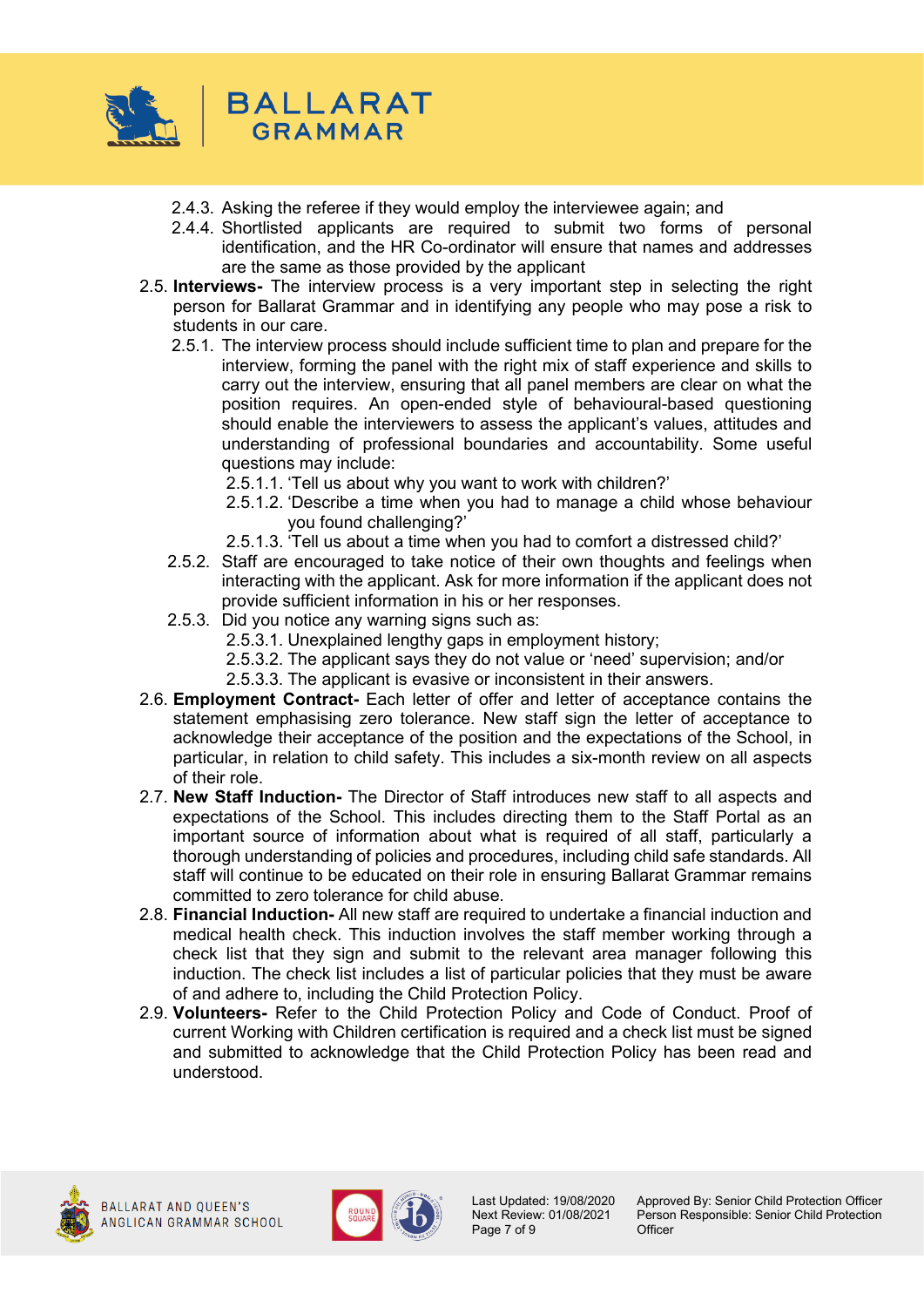

### **Part 7- Reporting Child Protection Concerns**

- 1. Our Child Protection Program provides detailed guidance for directors of the Board of Directors, staff and Direct Contact Volunteers as to how to identify key risk indicators of child abuse and how to report child abuse concerns to one of our School's nominated Child Protection Officers. It also contains detailed procedures with respect to the reporting of child abuse incidents to relevant authorities.
- 2. Staff, Third Party Contractors, External Education Providers, Volunteers, students, parents/guardians and other community members who have concerns that a child may be subject to abuse or grooming are asked to contact the School's Senior Child Protection Officer, Mark Warwick, by emailing [Mark.Warwick@bgs.vic.edu.au](mailto:Mark.Warwick@bgs.vic.edu.au) or phoning 03 5338 0846.
- 3. Communications will be treated confidentially on a "need to know basis".
- 4. **Whenever there are concerns that a child is in immediate danger the Police should be called on 000.**

### **Part 8- Policy & Program Review**

- 1. Ballarat Grammar is committed to the continuous improvement of our Child Protection Program. The Program is regularly reviewed for overall effectiveness and to ensure compliance with all child protection related laws, regulations and standards.
- 2. The School has communicated to the School community, including the School board, about how it has put the child safety strategies into practice and the changes that are being made by:
	- 2.1 Publishing information on the School's website;
	- 2.2 Making parents aware via the School newsletter;
	- 2.3 Providing information in School information sessions;
	- 2.4 Making staff aware during professional development days;
	- 2.5 Email notification;
	- 2.6 Staff employment inductions; and
	- 2.7 Student pastoral care sessions.
- 3. It is the responsibility of the Senior Child Protection Officer to regularly monitor and review the effectiveness of the Child Protection and Safety Policy to ensure it is working in practice and revise the policy when required.

### **Part 9- Breach of Policy**

1. All staff employed by Ballarat Grammar are expected to enact all policies in support of student and community learning, health, safety and wellbeing.